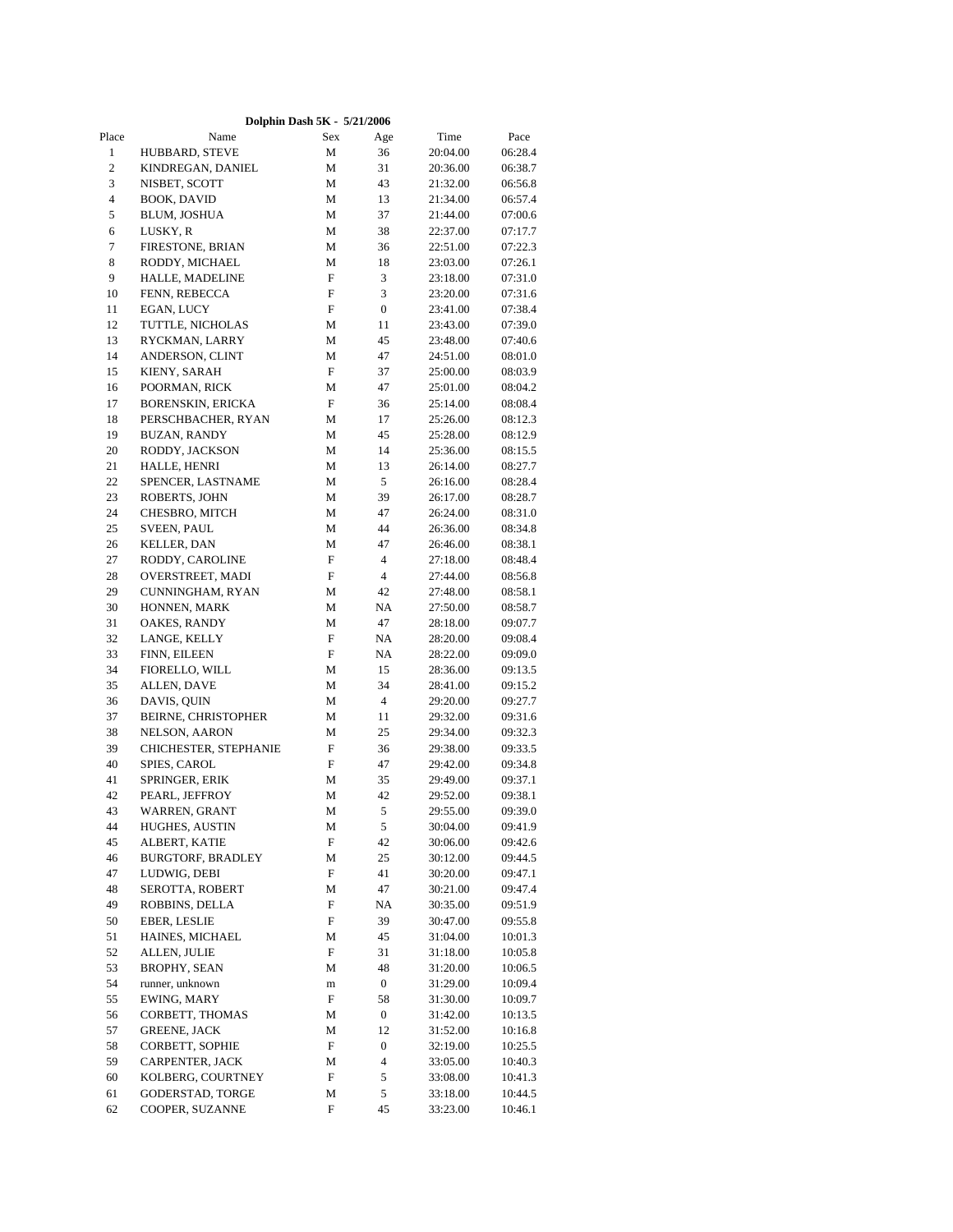| 63         | COOPER, ANDREW                            | М           | 43                       | 33:26.00             | 10:47.1            |
|------------|-------------------------------------------|-------------|--------------------------|----------------------|--------------------|
| 64         | <b>SAX, JENNIFER</b>                      | F           | 34                       | 33:27.00             | 10:47.4            |
| 65         | TOLSMA, AARON                             | М           | 15                       | 33:29.00             | 10:48.1            |
| 66         | CALDERONE, ANGELA                         | ${\rm F}$   | 30                       | 33:33.00             | 10:49.4            |
| 67         | LEDENBACH, LEAH                           | F           | NA                       | 33:35.00             | 10:50.0            |
| 68         | LAMAIR, HARRIET                           | F           | 2                        | 33:37.00             | 10:50.6            |
| 69         | WINDFELDT, PRESTON                        | М           | 8                        | 33:45.00             | 10:53.2            |
| 70         | WINDFELDT, DAVID                          | М           | 35                       | 33:48.00             | 10:54.2            |
| 71         | RODDY, CAROL                              | F           | NA                       | 33:50.00             | 10:54.8            |
| 72         | HUGUEZ, BETSY                             | F           | NA                       | 33:52.00             | 10:55.5            |
| 73         | WHITESIDE, TESS                           | F           | 15                       | 34:00.00             | 10:58.1            |
| 74         | WHITESIDE, GRANT                          | M           | 48                       | 34:09.00             | 11:01.0            |
| 75         | FENN, RACHEL                              | F           | 12                       | 34:11.00             | 11:01.6            |
| 76         | FENN, LORING                              | М           | 51                       | 35:12.00             | 11:21.3            |
| 77         | GOLDY, STEVEN                             | M           | 2                        | 35:38.00             | 11:29.7            |
| 78         | WHIGHAM, ANN                              | F           | 50                       | 35:46.00             | 11:32.3            |
| 79         | WHITESIDE, GRANT JR                       | М           | $\overline{\mathcal{L}}$ | 35:47.00             | 11:32.6            |
| 80         | WHITESIDE, MARIE                          | F           | 44                       | 35:53.00             | 11:34.5            |
| 81         | COOPER, CLARE                             | F           | 3                        | 35:54.00             | 11:34.8            |
| 82         | HOELLEN, LORI                             | F           | NA                       | 36:06.00             | 11:38.7            |
| 83         | NAYLOR, SYDNEE                            | F           | 3                        | 36:07.00             | 11:39.0            |
| 84         | MORRIS, QUENTIN                           | M           | $\boldsymbol{0}$         | 36:08.00             | 11:39.4            |
| 85         | MORRIS, CHRISTINE                         | F           | 39                       | 36:10.00             | 11:40.0            |
| 86         | <b>BAINBRIDGE, MATTHEW</b>                | М           | 6                        | 36:13.00             | 11:41.0            |
| 87         | <b>BAINBRIDGE, JACI</b>                   | F           | 43                       | 36:57.00             | 11:55.2            |
| 88         | KOLBERG, KRISTEN                          | ${\rm F}$   | 12                       | 36:59.00             | 11:55.8            |
| 89         | COOPER, EDDIE                             | М           | 11                       | 38:21.00             | 12:22.3            |
| 90         | SNYDER, MAX                               | M           | 12                       | 38:22.00             | 12:22.6            |
| 91         | SIMPSON, CORREY                           | M           | 12                       | 38:31.00             | 12:25.5            |
| 92         | TANDLER, ARI                              | М           | 12                       | 38:54.00             | 12:32.9            |
| 93         | KULJIS, DOMINICK                          | М           | 11                       | 39:20.00             | 12:41.3            |
| 94         | HOFFMANN, ELIZABETH                       | ${\rm F}$   | 12                       | 39:22.00             | 12:41.9            |
| 95         | HOFFMANN, TOMMY                           | М           | 8                        | 39:24.00             | 12:42.6            |
| 96         | COMBE, MARNIE                             | F           | 35                       | 39:26.00             | 12:43.2            |
| 97         | COMBE, MONTE                              | М           | 38                       | 39:28.00             | 12:43.9            |
| 98         | JORGENSEN, SARAH                          | F           | 25                       | 39:30.00             | 12:44.5            |
| 99         | OLSEN, BRIAN                              | М           | 28                       | 39:53.00             | 12:51.9            |
| 100        | PARKER, KATHLEEN                          | F           | 45                       | 39:55.00             | 12:52.6            |
| 101        | HIGGINS, SCOTT                            | М           | 47                       | 39:58.00             | 12:53.5            |
| 102        | NEGRI, SPENCER                            | M           | 4                        | 40:06.00             | 12:56.1            |
| 103        | LABONDE, CHARLIE                          | M           | 4                        | 40:30.00             | 13:03.9            |
| 104        | <b>BOOK, DANIEL</b>                       | М           | 3<br>3                   | 42:09.00             | 13:35.8            |
| 105        | AYERS, SCOTT                              | M           | 5                        | 42:26.00             | 13:41.3            |
| 106        | PETTYJOHN, MATT                           | M           |                          | 42:31.00             | 13:42.9            |
| 107        | GOLDY, GERRY                              | $\mathbf M$ | $\sqrt{5}$               | 42:41.00             | 13:46.1            |
| 108        | HALLE, CURTIS<br><b>BARR, BARBARA</b>     | М           | 5                        | 42:43.00             | 13:46.8            |
| 109        |                                           | F           | 43                       | 44:09.00             | 14:14.5            |
| 110        | <b>GILPATRICK, THERESA</b>                | ${\bf F}$   | NA                       | 44:11.00             | 14:15.2            |
| 111        | TANDLER, SUSAN                            | F           | 46                       | 44:16.00             | 14:16.8            |
| 112        | TUTTLE, ALLISON                           | F           | 4<br>3                   | 44:21.00             | 14:18.4            |
| 113        | CUNNINGHAM, LAUREN                        | F           |                          | 45:12.00             | 14:34.8            |
| 114        | HUTTER, CAROLINE<br>TANDLER, TALIA        | F<br>F      | 14<br>10                 | 45:13.00             | 14:35.2            |
| 115        |                                           | ${\bf F}$   |                          | 45:34.00             | 14:41.9            |
| 116        | KELSO, FRANCINE<br>NEGRI, JULIE           |             | 70<br>48                 | 45:36.00             | 14:42.6            |
| 117        | FRIDSTEIN, NANCY                          | F           |                          | 46:00.00             | 14:50.3            |
| 118        |                                           | F           | NA                       | 46:16.00             | 14:55.5            |
| 119        | LEIBOLD, ANN                              | F           | 45<br>43                 | 47:28.00             | 15:18.7            |
| 120        | HOFFMANN, LAURIE<br><b>GERRON, GRACIE</b> | F           |                          | 47:50.00             | 15:25.8            |
| 121<br>122 | MATTHEWS, FRANCES                         | F           | 0                        | 47:52.00             | 15:26.5            |
| 123        | TUTTLE, NIKKI                             | F<br>F      | NA<br>46                 | 48:06.00<br>48:07.00 | 15:31.0<br>15:31.3 |
| 124        | NAYLOR, LAUREN                            | F           | NA                       | 48:15.00             | 15:33.9            |
| 125        | FREW, SHELBY                              | F           | 4                        | 48:20.00             | 15:35.5            |
| 126        | FREW, LINDSEY                             | F           | 12                       | 49:44.00             | 16:02.6            |
|            |                                           |             |                          |                      |                    |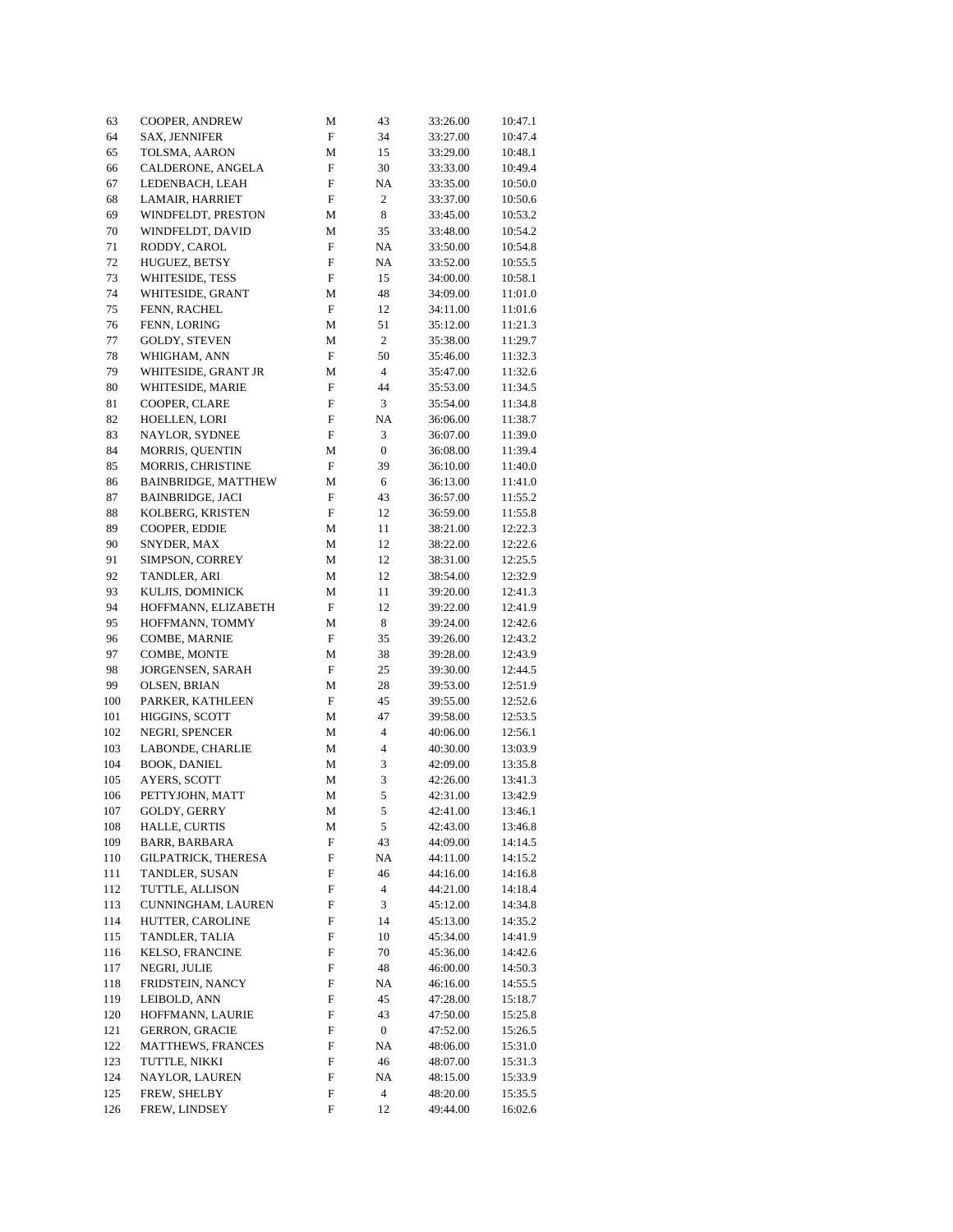| 127                     | LANGE, GENIEVE                    | F                         | NA               | 49:49.00 | 16:04.2  |  |
|-------------------------|-----------------------------------|---------------------------|------------------|----------|----------|--|
| 128                     | OVERSTREET, KRESTA                | F                         | 44               | 51:37.00 | 16:39.0  |  |
| 129                     | OVERSTREET, JACKSON               | М                         | 5                | 51:38.00 | 16:39.4  |  |
| 130                     | TYREE, JACK                       | М                         | 5                | 52:36.00 | 16:58.1  |  |
| 131                     | GOLDY, LAUREN                     | F                         | $\boldsymbol{0}$ | 53:36.00 | 17:17.4  |  |
| 132                     | <b>GOLDY, CRIS</b>                | М                         | 38               | 53:37.00 | 17:17.7  |  |
| 133                     | GOLDY, DIANA                      | F                         | 38               | 53:46.00 | 17:20.6  |  |
| 134                     | FREW, MARCIA                      | F                         | 50               | 55:03.00 | 17:45.5  |  |
| 135                     | FREW, JOHN                        | М                         | 50               | 55:05.00 | 17:46.1  |  |
| 136                     | CUNNINGHAM, KATHY                 | F                         | 55               | 55:12.00 | 17:48.4  |  |
| 137                     | LOVELACE, CINDY                   | F                         | 48               | 59:27.00 | 19:10.6  |  |
| 138                     | LOVELACE, JOSEPH                  | М                         | $\overline{c}$   | 59:29.00 | 19:11.3  |  |
|                         | Dolphin Dash - 1 Mile - 5/21/2006 |                           |                  |          |          |  |
| Place                   | Name                              | Sex                       | Age              | Time     | Pace     |  |
| 1                       | BARTHOLOMEW, GRANT                | М                         | $\overline{4}$   | 06:57.00 | 06:57.00 |  |
| $\mathfrak{2}$          | <b>SMITH, SAMUEL</b>              | М                         | 13               | 07:02.00 | 07:02.00 |  |
| 3                       | RYCKMAN, LARRY                    | М                         | 45               | 07:16.00 | 07:16.00 |  |
| $\overline{\mathbf{4}}$ | SMITH, SYDNEY                     | F                         | 5                | 07:19.00 | 07:19.00 |  |
| 5                       | <b>BOOK, JEFF</b>                 | М                         | 48               | 07:25.00 | 07:25.00 |  |
| 6                       | BOOK, DANIEL                      | М                         | 3                | 07:40.00 | 07:40.00 |  |
| $\boldsymbol{7}$        | ROBINSON, BILL                    | М                         | 5                | 07:51.00 | 07:51.00 |  |
| 8                       | SCHERMAN, TIMONTHY                | М                         | 3                | 07:53.00 | 07:53.00 |  |
| 9                       | TURGEON, ELIZABETH                | F                         | 14               | 08:02.00 | 08:02.00 |  |
| 10                      | <b>SCHERMAN, DAN</b>              | М                         | 44               | 08:08.00 | 08:08.00 |  |
| 11                      | FEY, ALAN                         | М                         | 38               | 08:11.00 | 08:11.00 |  |
| 12                      | MCCOOL, JACK                      | М                         | 3                | 08:20.00 | 08:20.00 |  |
| 13                      | DREW, SHAEFER                     | М                         | 3                | 08:24.00 | 08:24.00 |  |
| 14                      | HAINES, ??                        | М                         | 4                | 08:27.00 | 08:27.00 |  |
| 15                      | AYERS, SCOTT                      | М                         | 3                | 08:34.00 | 08:34.00 |  |
| 16                      | LAMBRIGHT, MATT                   | М                         | $\overline{4}$   | 08:40.00 | 08:40.00 |  |
| 17                      | <b>KEARNEY, CAITLIN</b>           | F                         | $\overline{4}$   | 08:49.00 | 08:49.00 |  |
| 18                      | SEROTTA, JORDAN                   | F                         | 3                | 09:02.00 | 09:02.00 |  |
| 19                      | NAVILLIAT, LUKE                   | М                         | 4                | 09:16.00 | 09:16.00 |  |
| 20                      | BOGART, GARY                      | М                         | NA               | 09:18.00 | 09:18.00 |  |
| 21                      | DYER, SHANNON                     | F                         | 19               | 09:20.00 | 09:20.00 |  |
| 22                      | CORBETT, COLE                     | М                         | 7                | 09:27.00 | 09:27.00 |  |
| 23                      | ANDERSON, ERIC                    | М                         | 3                | 09:29.00 | 09:29.00 |  |
| 24                      | ANDERSON, CLINT                   | М                         | 47               | 09:31.00 | 09:31.00 |  |
| 25                      | ALBERT, CHARLIE                   | М                         | 5                | 09:44.00 | 09:44.00 |  |
| 26                      | TURGEON, ALEXANDRA                | F                         | 14               | 09:48.00 | 09:48.00 |  |
| 27                      | HUGUEZ, ED                        | М                         | NA               | 09:53.00 | 09:53.00 |  |
| 28                      | PARKER, JAMES                     | М                         | 3                | 09:57.00 | 09:57.00 |  |
| 29                      | LEIBOLD, MARGOT                   | $\boldsymbol{\mathrm{F}}$ | 5                | 09:58.00 | 09:58.00 |  |
| 30                      | TUTTLE, ALLISON                   | F                         | 4                | 10:06.00 | 10:06.00 |  |
| 31                      | WHITESIDE, PATSI                  | F                         | 13               | 10:07.00 | 10:07.00 |  |
| 32                      | <b>GAMBLE, OLIVIA</b>             | F                         | 14               | 10:14.00 | 10:14.00 |  |
| 33                      | NAVILLIAT, KYLE                   | М                         | $\mathbf{1}$     | 10:15.00 | 10:15.00 |  |
| 34                      | NAVILLIAT, ANNE                   | F                         | <b>NA</b>        | 10:17.00 | 10:17.00 |  |
| 35                      | HALLE, MADELINE                   | F                         | 3                | 10:19.00 | 10:19.00 |  |
| 36                      | ROBINSON, CLAIRE                  | F                         | $\mathfrak{Z}$   | 10:21.00 | 10:21.00 |  |
| 37                      | <b>VELEZ, SIMONE</b>              | F                         | N                | 10:22.00 | 10:22.00 |  |
| 38                      | BITTMAN, SPENCER                  | М                         | 8                | 10:31.00 | 10:31.00 |  |
| 39                      | SCHUARTZ, ROBERT                  | М                         | $\mathbf{1}$     | 10:33.00 | 10:33.00 |  |
| 40                      | NO NAME, NO NAME                  | М                         | NA               | 10:36.00 | 10:36.00 |  |
| 41                      | CUNNINGHAM, LAUREN                | $\mathbf F$               | 3                | 10:37.00 | 10:37.00 |  |
| 42                      | <b>BUZAN, RANDY</b>               | М                         | 45               | 10:40.00 | 10:40.00 |  |
| 43                      | HAYEN, MARY                       | F                         | <b>NA</b>        | 10:42.00 | 10:42.00 |  |
| 44                      | QUISENBERRY, STEPHEN              | M                         | 49               | 10:43.00 | 10:43.00 |  |
| 45                      | LABONDE, CHARLIE                  | ${\bf M}$                 | $\overline{4}$   | 10:45.00 | 10:45.00 |  |
| 46                      | VALIS, MITCHEL                    | М                         | $\overline{4}$   | 10:48.00 | 10:48.00 |  |
| 47                      | BITTMAN, PIPER                    | $\mathbf F$               | 8                | 10:55.00 | 10:55.00 |  |
| 48                      | THOMSON, CONNOR                   | М                         | $\mathbf{1}$     | 10:56.00 | 10:56.00 |  |
| 49                      | THOMSON, ZACH                     | М                         | $\mathbf{1}$     | 11:07.00 | 11:07.00 |  |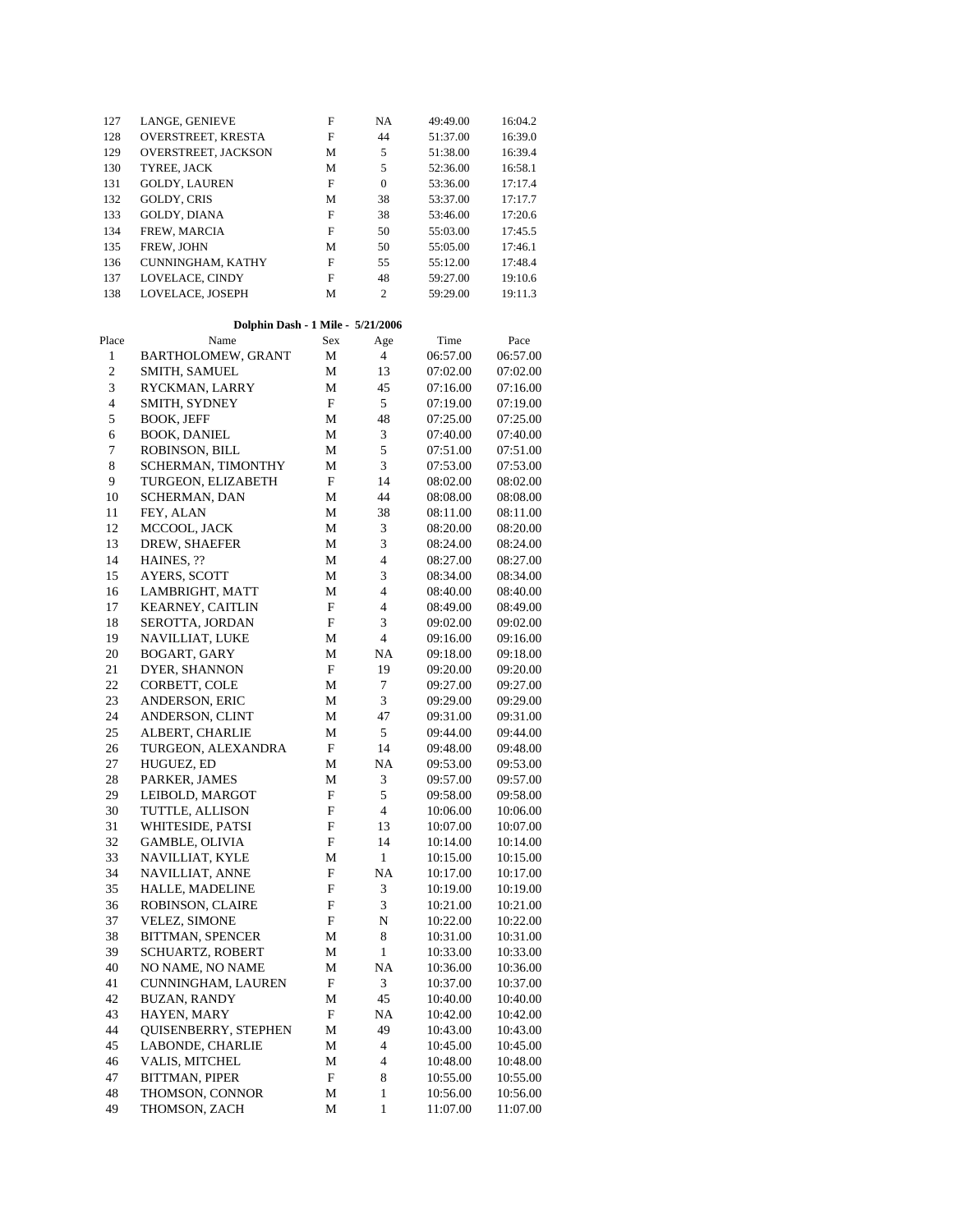| 50     | THOMSON, LARAH           | F                         | 34                          | 11:10.00 | 11:10.00 |
|--------|--------------------------|---------------------------|-----------------------------|----------|----------|
| 51     | HYER, JOHN               | М                         | 41                          | 11:16.00 | 11:16.00 |
| 52     | LOVELACE, MATTHEW        | M                         | $\boldsymbol{2}$            | 11:18.00 | 11:18.00 |
| 53     | ELLIOTT, JACK            | M                         | $\mathbf{1}$                | 11:20.00 | 11:20.00 |
| 54     | MCCOMB, HOLDEN           | M                         | $\overline{4}$              | 11:24.00 | 11:24.00 |
| 55     | TALLIAN, GRAHAM          | M                         | NA                          | 11:27.00 | 11:27.00 |
| 56     | <b>KARNS, MADISON</b>    | $\boldsymbol{\mathrm{F}}$ | $\tau$                      | 11:34.00 | 11:34.00 |
| 57     | ALBERT, LARRY            | М                         | 50                          | 11:36.00 | 11:36.00 |
| 58     | NISBET, RYAN             | М                         | 3                           | 11:38.00 | 11:38.00 |
| 59     | NISBET, SCOTT            | M                         | 43                          | 11:40.00 | 11:40.00 |
| 60     | <b>CARPENTER, NICK</b>   | М                         | $\overline{4}$              | 11:42.00 | 11:42.00 |
| 61     | CARPENTER, JACK          | М                         | $\overline{4}$              | 11:44.00 | 11:44.00 |
| 62     | LANCASTER, REBECCA       | $\boldsymbol{\mathrm{F}}$ | $\sqrt{3}$                  | 11:47.00 | 11:47.00 |
| 63     | ZIA, KIRIM               | M                         | $\ensuremath{\mathfrak{Z}}$ | 11:49.00 | 11:49.00 |
| 64     | SEIFERT, CHRISTOPHER     | М                         | 0                           | 11:50.00 | 11:50.00 |
| 65     | SEIFERT, MARC            | M                         | 42                          | 11:54.00 | 11:54.00 |
| 66     | RADOCHONSKI, REED        | М                         | $\mathbf{1}$                | 11:55.00 | 11:55.00 |
| 67     | RADOCHONSKI, ELIZA       | F                         | $\mathbf{1}$                | 12:01.00 | 12:01.00 |
| 68     | LAMAIR, KATE             | F                         | $\,$ 8 $\,$                 | 12:03.00 | 12:03.00 |
| 69     | LAMAIR, MIKE             | М                         | 49                          | 12:04.00 | 12:04.00 |
| 70     | SVEEN, GUNNAR            | М                         | $\mathfrak{Z}$              | 12:07.00 | 12:07.00 |
| $71\,$ | ELLIOTT, JENNIFER        | F                         | NA                          | 12:10.00 | 12:10.00 |
| 72     | LOCKE, AMY               | F                         | 49                          | 12:12.00 | 12:12.00 |
| 73     | HALLMARK, JACK           | М                         | $\overline{4}$              | 12:15.00 | 12:15.00 |
| 74     | HAINES, ???              | M                         | 8                           | 12:19.00 | 12:19.00 |
| 75     | HAINES, ?                | М                         | 47                          | 12:21.00 | 12:21.00 |
| 76     | QUISENBERRY, COLE        | M                         | $\mathbf{1}$                | 12:23.00 | 12:23.00 |
| 77     | LOVELACE, JOSEPH         | М                         | $\boldsymbol{2}$            | 12:26.00 | 12:26.00 |
| 78     | CLARK, KEMAY             | F                         | 3                           | 12:29.00 | 12:29.00 |
| 79     | GILPATRICK, BLAIR        | М                         | $\overline{4}$              | 12:31.00 | 12:31.00 |
| $80\,$ | LAMBRIGHT, LISA          | F                         | NA                          | 12:33.00 | 12:33.00 |
| $81\,$ | BLUM, SAM                | М                         | $\boldsymbol{0}$            | 12:36.00 | 12:36.00 |
| 82     | <b>BLUM, JOSHUA</b>      | М                         | 37                          | 12:50.00 | 12:50.00 |
| 83     | HOLLINES, HARRY          | М                         | 36                          | 12:52.00 | 12:52.00 |
| 84     | HOLLINES, JAVIER         | M                         | 3                           | 12:54.00 | 12:54.00 |
| 85     | KELLER, SARAH            | F                         | 4                           | 13:01.00 | 13:01.00 |
| 86     | <b>KELLER, DAN</b>       | М                         | 47                          | 13:03.00 | 13:03.00 |
| 87     | VIGODA, DIANE            | F                         | <b>NA</b>                   | 13:09.00 | 13:09.00 |
| 88     | QUISENBERRY, LAURA       | F                         | 36                          | 13:13.00 | 13:13.00 |
| 89     | TYREE, SARAH             | F                         | 3                           | 13:18.00 | 13:18.00 |
| 90     | DEHAVEN, OLIVIA          | F                         | $\boldsymbol{0}$            | 13:22.00 | 13:22.00 |
| 91     | HUBBARD, JACK            | М                         | $\tau$                      | 13:25.00 | 13:25.00 |
| 92     | HUBBARD, STEVE           | М                         | 36                          | 13:26.00 | 13:26.00 |
| 93     | HONNEN, NICOLE           | F                         | $\sqrt{2}$                  | 13:28.00 | 13:28.00 |
| 94     | NAYLOR, SYDNEE           | F                         | 3                           | 13:35.00 | 13:35.00 |
| 95     | BOGART, SAMANTHA         | F                         | 5                           | 13:42.00 | 13:42.00 |
| 96     | FINN, MAITI              | F                         | $\mathfrak{Z}$              | 13:43.00 | 13:43.00 |
| 97     | TURGEON, DOMINIC         | М                         | $\overline{4}$              | 13:51.00 | 13:51.00 |
| 98     | CHANCELLOR, RITA         | F                         | 49                          | 13:52.00 | 13:52.00 |
| 99     | HONNEN, MATT             | М                         | $\boldsymbol{0}$            | 13:54.00 | 13:54.00 |
| 100    | DANSEREAU, DIANE         | F                         | 51                          | 13:58.00 | 13:58.00 |
| 101    | HONNEN, MARK             | М                         | NA                          | 14:00.00 | 14:00.00 |
| 102    | CUNNINGHAM, ALLIE        | $\mathbf F$               | 3                           | 14:10.00 | 14:10.00 |
| 103    | CHANCELLOR, TRACEY       | М                         | 50                          | 14:21.00 | 14:21.00 |
| 104    | EBER, ILIANA             | F                         | $\overline{c}$              | 14:22.00 | 14:22.00 |
| 105    | EBER, LESLIE             | F                         | 39                          | 14:24.00 | 14:24.00 |
| 106    | HUGUEZ, KATIE            | F                         | 0                           | 14:31.00 | 14:31.00 |
| 107    | HUGUEZ, ALEX             | М                         | 0                           | 14:32.00 | 14:32.00 |
| 108    | <b>GUSTAFSON, ANNIKA</b> | F                         | $\boldsymbol{0}$            | 14:37.00 | 14:37.00 |
| 109    | CROSSMAN, EMMA           | F                         | 3                           | 14:42.00 | 14:42.00 |
| 110    | LAMBRIGHT, ADAM          | M                         | $\tau$                      | 14:45.00 | 14:45.00 |
| 111    | MALONE, GRACE            | F                         | $\mathbf{1}$                | 14:47.00 | 14:47.00 |
| 112    | PARKER, SARAH            | F                         | 1                           | 14:49.00 | 14:49.00 |
| 113    | HERTLE, ANNE             | F                         | 3                           | 15:07.00 | 15:07.00 |